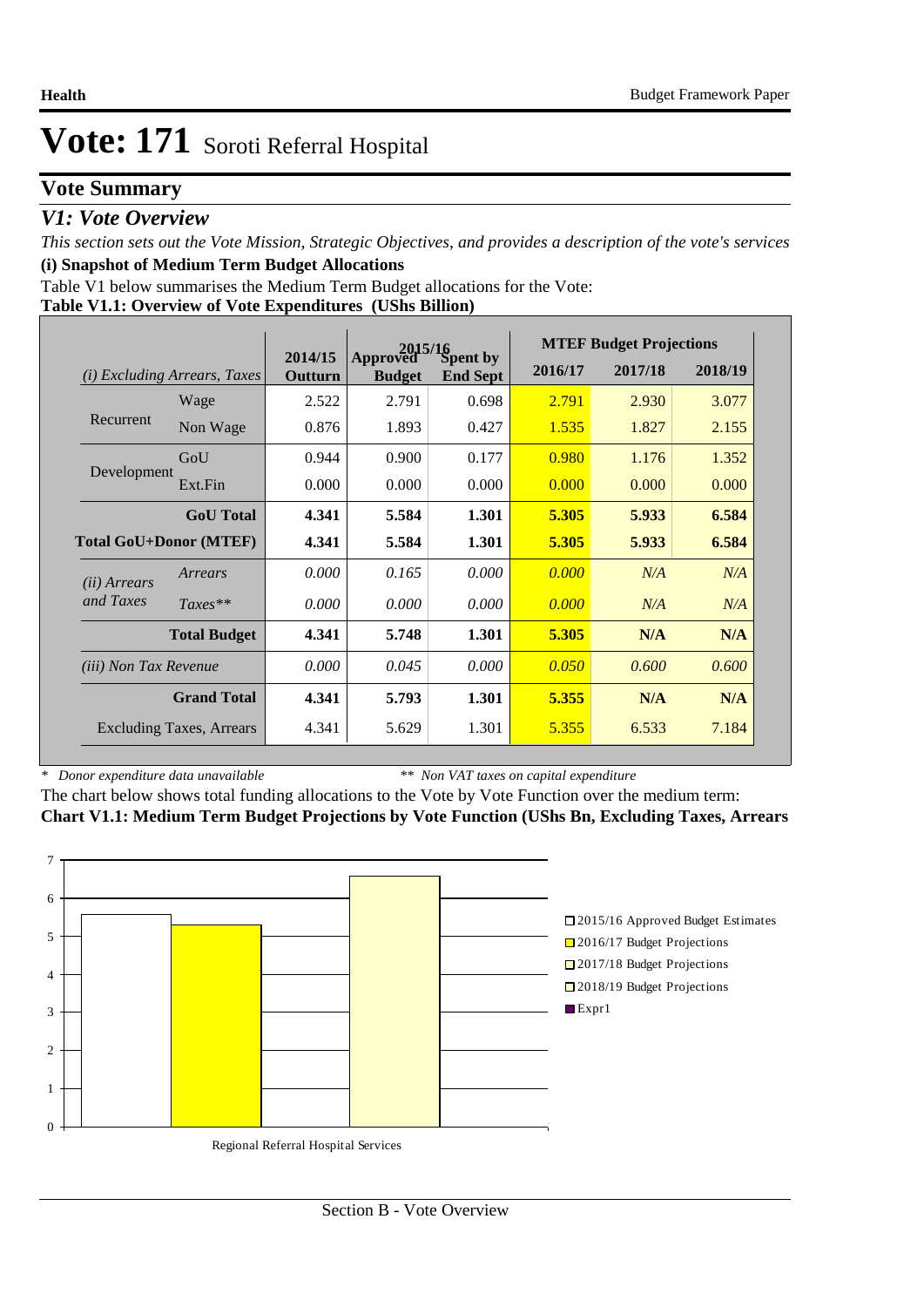## **Vote Summary**

#### **(ii) Vote Mission Statement**

#### The Vote's Mission Statement is:

*Soroti hospital exists to promote health and wellbeing of the people of Teso region through offering specialised, preventive, promotive, curative, rehabilitative, training and research services.*

#### **(iii) Vote Outputs which Contribute to Priority Sector Outcomes**

The table below sets out the vote functions and outputs delivered by the vote which the sector considers as contributing most to priority sector outcomes.

| <b>Table V1.2: Sector Outcomes, Vote Functions and Key Outputs</b> |                                                                                   |                                                                                                   |  |  |  |  |
|--------------------------------------------------------------------|-----------------------------------------------------------------------------------|---------------------------------------------------------------------------------------------------|--|--|--|--|
| <b>Sector Outcome 1:</b>                                           | <b>Sector Outcome 2:</b>                                                          | <b>Sector Outcome 3:</b>                                                                          |  |  |  |  |
| Increased deliveries in health facilities                          | Children under one year old protected<br><i>against life threatening diseases</i> | Health facilities receive adequate stocks<br>of essential medicines and health<br>supplies (EMHS) |  |  |  |  |
| Vote Function: 08 56 Regional Referral Hospital Services           |                                                                                   |                                                                                                   |  |  |  |  |
| Outputs Contributing to Outcome 1:                                 | <b>Outputs Contributing to Outcome 2:</b>                                         | <b>Outputs Contributing to Outcome 3:</b>                                                         |  |  |  |  |
| Outputs Provided                                                   | <b>Outputs Provided</b>                                                           | None                                                                                              |  |  |  |  |
| 085601 Inpatient services                                          | 085606 Prevention and rehabilitation                                              |                                                                                                   |  |  |  |  |
| 085602 Outpatient services                                         | services                                                                          |                                                                                                   |  |  |  |  |
| 085606 Prevention and rehabilitation<br>services                   |                                                                                   |                                                                                                   |  |  |  |  |
| Capital Purchases                                                  |                                                                                   |                                                                                                   |  |  |  |  |
| 085680 Hospital<br>Construction/rehabilitation                     |                                                                                   |                                                                                                   |  |  |  |  |
| 085681 Staff houses construction and<br>rehabilitation             |                                                                                   |                                                                                                   |  |  |  |  |

## *V2: Past Vote Performance and Medium Term Plans*

*This section describes past and future vote performance, in terms of key vote outputs and plans to address sector policy implementation issues.* 

#### **(i) Past and Future Planned Vote Outputs**

- Construction of sewerage system phase 2, walk way phase 1, remodeling of the private wing *2014/15 Performance*

*Preliminary 2015/16 Performance*

Sewerage phase 2 completed, walkway phase 2 completed

### **Table V2.1: Past and 2016/17 Key Vote Outputs\***

| <i>Vote, Vote Function</i><br><b>Key Output</b>               | <b>Approved Budget and</b><br><b>Planned outputs</b>                                                                                        | 2015/16<br><b>Spending and Outputs</b><br><b>Achieved by End Sept</b>                 | 2016/17<br><b>Proposed Budget and</b><br><b>Planned Outputs</b>                                                                             |
|---------------------------------------------------------------|---------------------------------------------------------------------------------------------------------------------------------------------|---------------------------------------------------------------------------------------|---------------------------------------------------------------------------------------------------------------------------------------------|
| Vote: 171 Soroti Referral Hospital                            |                                                                                                                                             |                                                                                       |                                                                                                                                             |
|                                                               | <b>Vote Function: 0856 Regional Referral Hospital Services</b>                                                                              |                                                                                       |                                                                                                                                             |
| Output: 085601                                                | <b>Inpatient services</b>                                                                                                                   |                                                                                       |                                                                                                                                             |
| Description of Outputs:                                       | - 22,500 inpatient admisssions<br>- 4.500 deliveries<br>- 2,300 major surgeries<br>- 1,850 minor surgeries<br>- ALOS 5 days<br>$-$ BOR 106% | $-7,171$ admissions, 1,054<br>deliveries, 681 major surgeries.<br>204 minor surgeries | - 28,000 inpatient admissions<br>- 4,800 deliveries<br>- 2,400 major surgeries<br>- 816 minor surgeries<br>- ALOS 5 days<br>$-$ BOR $106\%$ |
| Performance Indicators:<br>No. of in-patients<br>(Admissions) | 28,800                                                                                                                                      | 7171                                                                                  | 29,000                                                                                                                                      |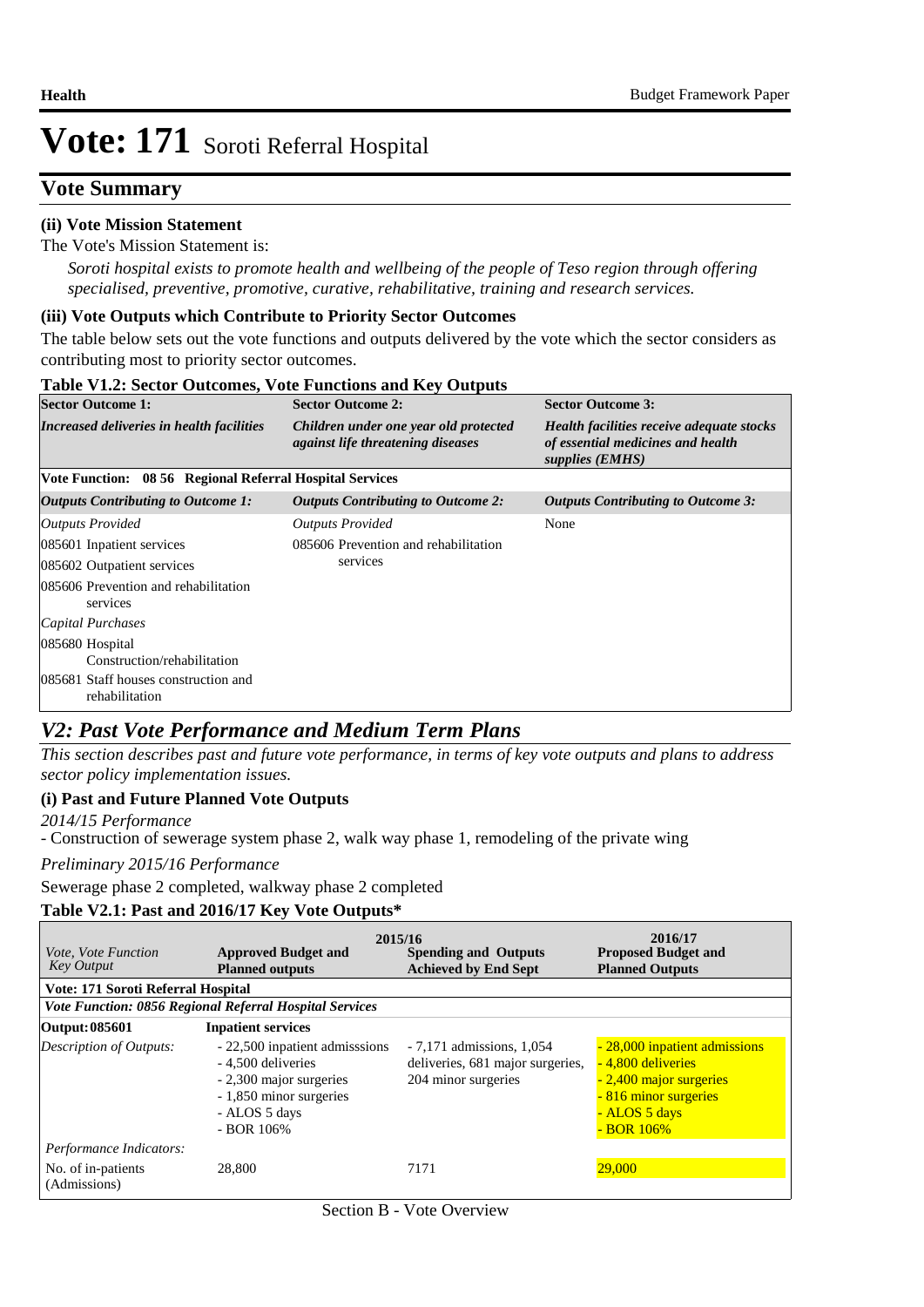# **Vote Summary**

| Vote, Vote Function<br><b>Key Output</b>          | <b>Approved Budget and</b><br><b>Planned outputs</b>                                                                                                                                                                                                                                                       |       | 2015/16<br><b>Spending and Outputs</b><br><b>Achieved by End Sept</b>                                                                                                                           |                                                                      | 2016/17<br><b>Proposed Budget and</b><br><b>Planned Outputs</b>                                                                                                                                                   |       |
|---------------------------------------------------|------------------------------------------------------------------------------------------------------------------------------------------------------------------------------------------------------------------------------------------------------------------------------------------------------------|-------|-------------------------------------------------------------------------------------------------------------------------------------------------------------------------------------------------|----------------------------------------------------------------------|-------------------------------------------------------------------------------------------------------------------------------------------------------------------------------------------------------------------|-------|
| Output Cost: UShs Bn:                             |                                                                                                                                                                                                                                                                                                            | 0.721 | UShs Bn:                                                                                                                                                                                        | 0.155                                                                | <b>UShs Bn:</b>                                                                                                                                                                                                   | 0.339 |
| <b>Output: 085602</b>                             | <b>Outpatient services</b>                                                                                                                                                                                                                                                                                 |       |                                                                                                                                                                                                 |                                                                      |                                                                                                                                                                                                                   |       |
| Description of Outputs:                           | - 75,000 General outpatients<br>- 2,200 surgical outpatients<br>- 4,300 pediatric outpatients<br>- 5,100 orthopedic outpatients<br>- 2,100 gyne outpatients<br>- 9,350 eye outpatients<br>- 3,850 ENT outpatients<br>- 7,800 dental outpatients<br>- 280 TB outpatients<br>- 9,100 psychiatric outpatients |       | surgical outpatients, 852<br>pediatric outpatients, 1,154<br>orthopedic outpatients, 1,158<br>gyne outpatients, 2,747 eye<br>outpatients, 1,750 ENT<br>outpatients, 2,197 dental<br>outpatients | 22,656 general outpatients, 694                                      | 88,000 General outpatients<br>- 2,400 surgical outpatients<br>- 4,300 paediatric outpatients<br>- 5,100 orthopaedic outpatients<br>- 3,800 gyne outpatients<br>- 9,350 eye outpatients<br>- 3,850 ENT outpatients |       |
| Performance Indicators:                           |                                                                                                                                                                                                                                                                                                            |       |                                                                                                                                                                                                 |                                                                      |                                                                                                                                                                                                                   |       |
| No. of specialised<br>outpatients attended to     | 48,100                                                                                                                                                                                                                                                                                                     |       | 13711                                                                                                                                                                                           |                                                                      | 48,100                                                                                                                                                                                                            |       |
| No. of general outpatients<br>attended to         | 5,615                                                                                                                                                                                                                                                                                                      |       | 22656                                                                                                                                                                                           |                                                                      | 5,643                                                                                                                                                                                                             |       |
| Output Cost: UShs Bn:                             |                                                                                                                                                                                                                                                                                                            | 0.189 | $UShs Bn$ :                                                                                                                                                                                     | 0.043                                                                | <b>UShs Bn:</b>                                                                                                                                                                                                   | 0.196 |
| Output: 085603                                    | Medicines and health supplies procured and dispensed                                                                                                                                                                                                                                                       |       |                                                                                                                                                                                                 |                                                                      |                                                                                                                                                                                                                   |       |
| Description of Outputs:                           | 80% of Drugs and supplies<br>available and accessed by<br>patients                                                                                                                                                                                                                                         |       | worth shs. 341,857,612 was<br>delivered by NMS to the<br>hospital. This makes a<br>against the orders.                                                                                          | Medicines and medical supplies<br>percentage of 68.4% of delivery    | <b>Medicines and medical supplies</b><br>worth UGX. 1.2 bn delivered by<br>NMS to the hospital and<br>dispensed                                                                                                   |       |
| Performance Indicators:                           |                                                                                                                                                                                                                                                                                                            |       |                                                                                                                                                                                                 |                                                                      |                                                                                                                                                                                                                   |       |
| Value of medicines<br>received/dispensed (Ush bn) | 0.120                                                                                                                                                                                                                                                                                                      |       | 341857612                                                                                                                                                                                       |                                                                      | 0.200                                                                                                                                                                                                             |       |
| Output Cost: UShs Bn:                             |                                                                                                                                                                                                                                                                                                            | 0.047 | UShs Bn:                                                                                                                                                                                        | 0.011                                                                | <b>UShs Bn:</b>                                                                                                                                                                                                   | 0.049 |
| <b>Output: 085604</b>                             | <b>Diagnostic services</b>                                                                                                                                                                                                                                                                                 |       |                                                                                                                                                                                                 |                                                                      |                                                                                                                                                                                                                   |       |
| Description of Outputs:                           | - 153,500 laboratory tests<br>$-2,800$ xrays<br>- 8,900 ultrasound scans<br>- 3,800 blood transfusions<br>- 1,100 police reports<br>- 65 postmortem reports                                                                                                                                                |       | ray examinations, 3,195 ultra<br>sound scans, 1,341 blood<br>02 postmortem reports                                                                                                              | 46,992 laboratory tests, 1,308 x<br>transfusions, 128 police reports | - 160,000 laboratory tests<br>- 2,900 x rays<br>- 3,800 ultra sound scans<br>- 3,500 blood transfusions<br>- 1,000 police reports<br>- 50 postmortem reports                                                      |       |
| Performance Indicators:                           |                                                                                                                                                                                                                                                                                                            |       |                                                                                                                                                                                                 |                                                                      |                                                                                                                                                                                                                   |       |
| No. of patient xrays<br>(imaging) taken           | 3,680                                                                                                                                                                                                                                                                                                      |       | 1308                                                                                                                                                                                            |                                                                      | 3,680                                                                                                                                                                                                             |       |
| No. of laboratory tests<br>carried out            | 120,100                                                                                                                                                                                                                                                                                                    |       | 46992                                                                                                                                                                                           |                                                                      | 120,100                                                                                                                                                                                                           |       |
| Output Cost: UShs Bn:                             |                                                                                                                                                                                                                                                                                                            | 0.189 | UShs Bn:                                                                                                                                                                                        | 0.036                                                                | <b>UShs Bn:</b>                                                                                                                                                                                                   | 0.196 |
| <b>Output: 085606</b>                             | Prevention and rehabilitation services                                                                                                                                                                                                                                                                     |       |                                                                                                                                                                                                 |                                                                      |                                                                                                                                                                                                                   |       |
| Description of Outputs:                           | - 2,350 physiotherapy cases<br>$-7,600$ ANC (New +<br>reattendance)<br>- 3,100 family planning visits                                                                                                                                                                                                      |       | 702 physiotherapy cases seen,<br>1,310 ANC (New+<br>reattendance), 668 family<br>planning visits                                                                                                |                                                                      | - 2,350 physiotherapy cases<br>$-7,500$ ANC (New+<br>reattendance)<br>- 3,500 family planning visits                                                                                                              |       |
| Performance Indicators:                           |                                                                                                                                                                                                                                                                                                            |       |                                                                                                                                                                                                 |                                                                      |                                                                                                                                                                                                                   |       |
| No. of childred immunised<br>(All immunizations)  | 8,100                                                                                                                                                                                                                                                                                                      |       | 3603                                                                                                                                                                                            |                                                                      |                                                                                                                                                                                                                   |       |
| No. of family planning users 3,600                |                                                                                                                                                                                                                                                                                                            |       | 668                                                                                                                                                                                             |                                                                      | 3500                                                                                                                                                                                                              |       |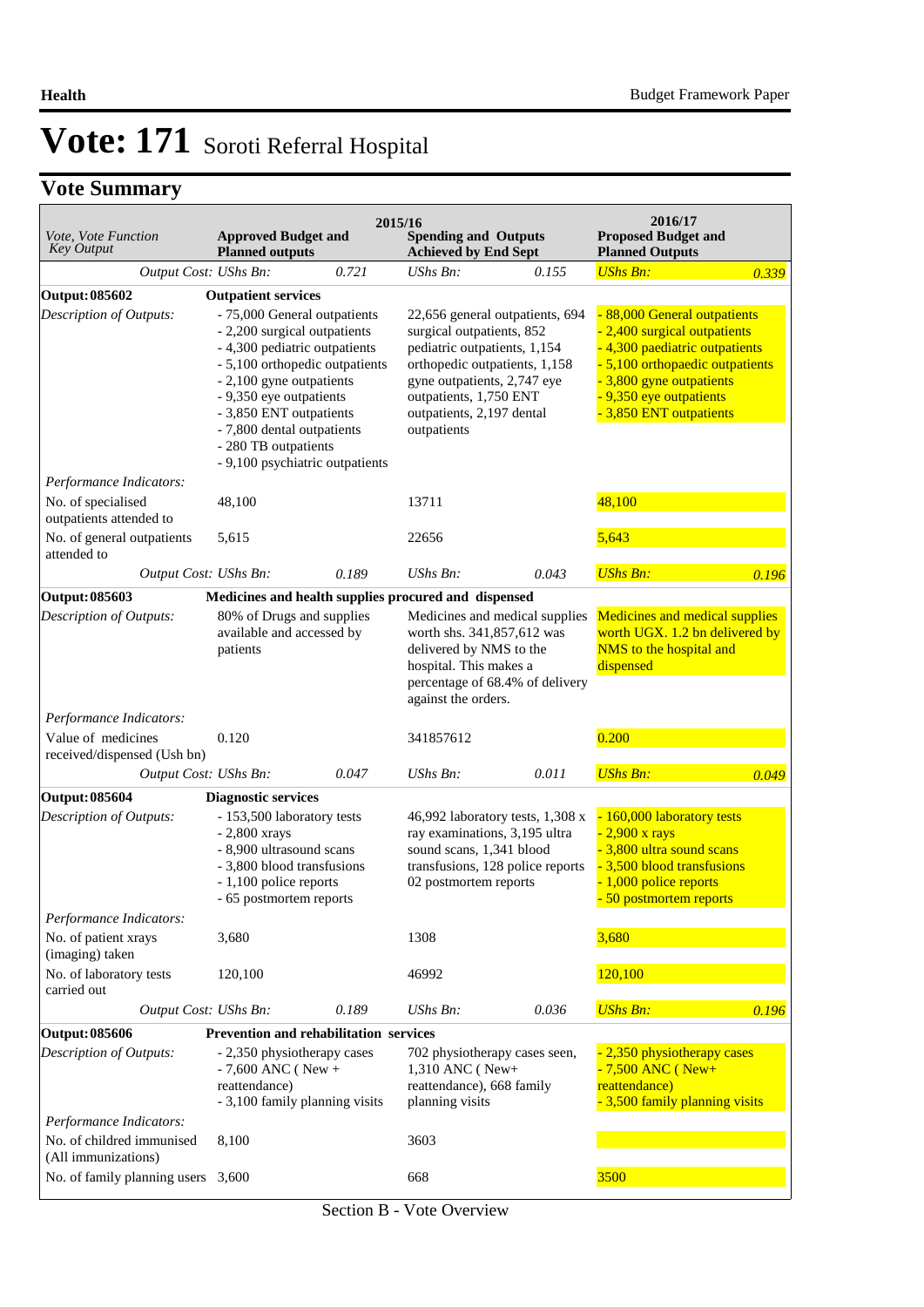## **Vote Summary**

|                                                                                |                                                                                                                                   | 2015/16 |                                                                                                                                                                                                                                                                                                  |       | 2016/17                                                                                              |       |
|--------------------------------------------------------------------------------|-----------------------------------------------------------------------------------------------------------------------------------|---------|--------------------------------------------------------------------------------------------------------------------------------------------------------------------------------------------------------------------------------------------------------------------------------------------------|-------|------------------------------------------------------------------------------------------------------|-------|
| Vote, Vote Function<br><b>Key Output</b>                                       | <b>Approved Budget and</b><br><b>Planned outputs</b>                                                                              |         | <b>Spending and Outputs</b><br><b>Achieved by End Sept</b>                                                                                                                                                                                                                                       |       | <b>Proposed Budget and</b><br><b>Planned Outputs</b>                                                 |       |
| attended to (New and Old)                                                      |                                                                                                                                   |         |                                                                                                                                                                                                                                                                                                  |       |                                                                                                      |       |
| No. of children immunised<br>(All immunizations)                               |                                                                                                                                   |         |                                                                                                                                                                                                                                                                                                  |       | 8,100                                                                                                |       |
| No. of antenatal cases (All<br>attendances)                                    | 6.100                                                                                                                             |         | 1310                                                                                                                                                                                                                                                                                             |       | 6.100                                                                                                |       |
| Output Cost: UShs Bn:                                                          |                                                                                                                                   | 0.047   | $UShs Bn$ :                                                                                                                                                                                                                                                                                      | 0.009 | <b>UShs Bn:</b>                                                                                      | 0.049 |
| <b>Output: 085680</b>                                                          | <b>Hospital Construction/rehabilitation</b>                                                                                       |         |                                                                                                                                                                                                                                                                                                  |       |                                                                                                      |       |
| Description of Outputs:                                                        | Payment of retention for<br>remodeling of private wing<br>undertaken.                                                             |         | to laxity of contractor                                                                                                                                                                                                                                                                          |       | Construction not completed due Payment of retention for the<br>remodeled private wing<br>undertaken. |       |
| Performance Indicators:                                                        |                                                                                                                                   |         |                                                                                                                                                                                                                                                                                                  |       |                                                                                                      |       |
| No.                                                                            |                                                                                                                                   |         | $\boldsymbol{0}$                                                                                                                                                                                                                                                                                 |       |                                                                                                      |       |
| reconstructed/rehabilitated<br>general wards                                   |                                                                                                                                   |         |                                                                                                                                                                                                                                                                                                  |       |                                                                                                      |       |
| No. of hospitals benefiting<br>from the rennovation of<br>existing facilities. | $\mathbf{1}$                                                                                                                      |         | $\overline{0}$                                                                                                                                                                                                                                                                                   |       |                                                                                                      |       |
| No. of                                                                         |                                                                                                                                   |         |                                                                                                                                                                                                                                                                                                  |       |                                                                                                      |       |
| reconstructed/rehabilitated<br>general wards                                   |                                                                                                                                   |         |                                                                                                                                                                                                                                                                                                  |       |                                                                                                      |       |
| No. of hospitals benefiting<br>from the renovation of<br>existing facilities   |                                                                                                                                   |         |                                                                                                                                                                                                                                                                                                  |       |                                                                                                      |       |
| Output Cost: UShs Bn:                                                          |                                                                                                                                   | 0.020   | $UShs Bn$ :                                                                                                                                                                                                                                                                                      | 0.000 | <b>UShs Bn:</b>                                                                                      | 0.010 |
| <b>Output: 085681</b>                                                          | <b>Staff houses construction and rehabilitation</b>                                                                               |         |                                                                                                                                                                                                                                                                                                  |       |                                                                                                      |       |
| Description of Outputs:                                                        | The hospital will continue<br>constructing the staff house.<br>Payment of the supervising<br>Engineer will also be<br>undertaken. |         | Works in progress. Front doors<br>fitted and all windows - Front<br>doors fitted and all windowa<br>aready fitted<br>-Grills for balcony already made<br>-Eaves are being constructed,<br>window seals being constructed<br>and facing brings for external<br>walls already on site to be fitted |       | - Continuation with payment for<br>the completed staff house                                         |       |
| Performance Indicators:                                                        |                                                                                                                                   |         |                                                                                                                                                                                                                                                                                                  |       |                                                                                                      |       |
| No. of staff houses<br>constructed/rehabilitated                               | $\mathbf{1}$                                                                                                                      |         | $\mathbf{1}$                                                                                                                                                                                                                                                                                     |       | 24                                                                                                   |       |
| Output Cost: UShs Bn:                                                          |                                                                                                                                   | 0.832   | $UShs Bn$ :                                                                                                                                                                                                                                                                                      | 0.177 | <b>UShs Bn:</b>                                                                                      | 0.930 |
| <b>Vote Function Cost</b>                                                      | <b>UShs Bn:</b>                                                                                                                   |         | 5.793 UShs Bn:                                                                                                                                                                                                                                                                                   |       | 1.301 <b>UShs Bn:</b>                                                                                | 5.350 |
| <b>Cost of Vote Services:</b>                                                  | UShs Bn:                                                                                                                          |         | 5.629 UShs Bn:                                                                                                                                                                                                                                                                                   |       | 1.301 <i>UShs Bn:</i>                                                                                | 5.350 |

*\* Excluding Taxes and Arrears*

*2016/17 Planned Outputs*

- 28,000 inpatient admissions

- 4,800 deliveries

- 2,400 major surgeries

- 816 minor surgeries

- ALOS 5 days

- BOR 106%

**Table V2.2: Past and Medum Term Key Vote Output Indicators\***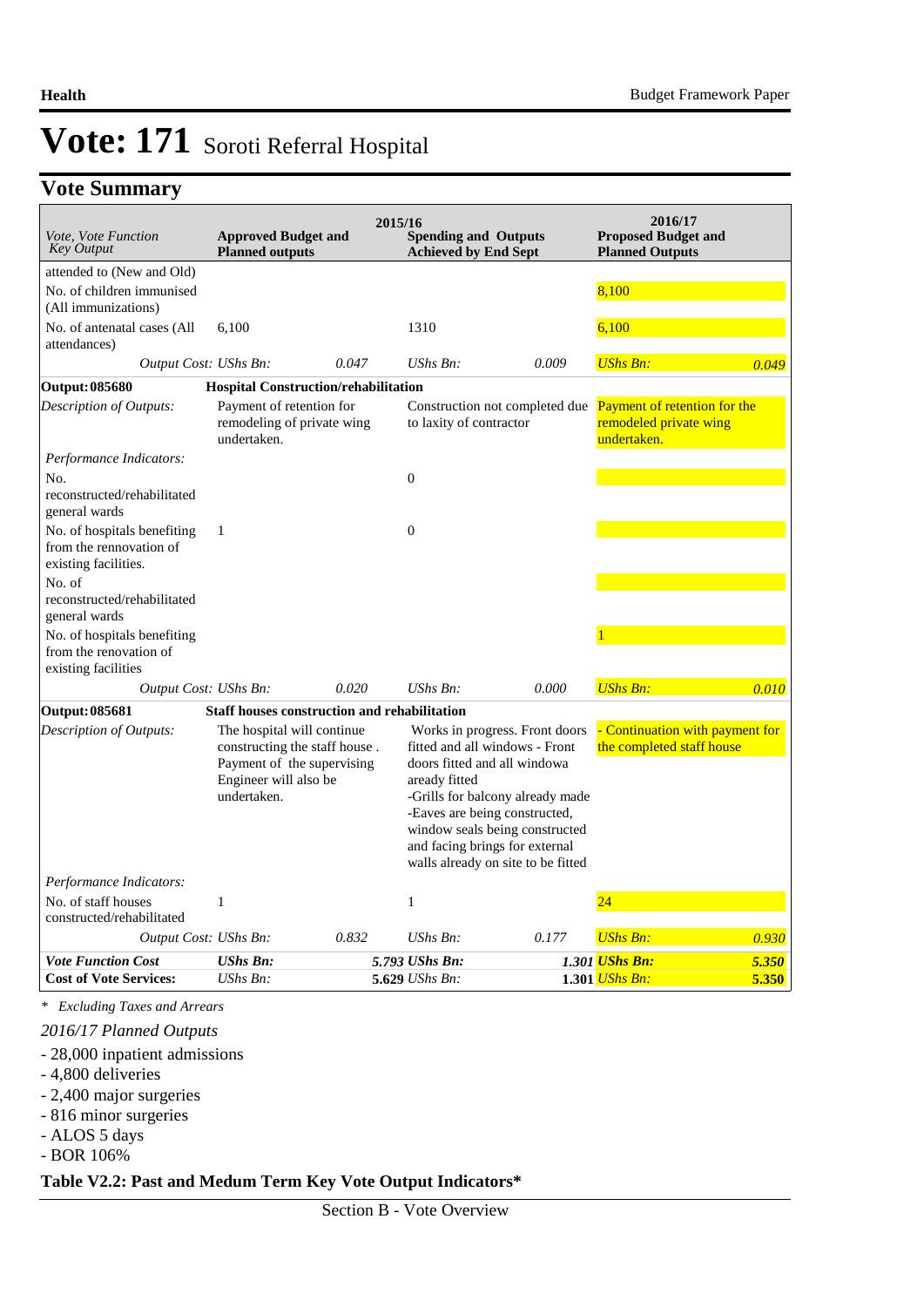## **Table Vote Summary**

|                                                                             |                | 2015/16          |                   |                | <b>MTEF Projections</b> |                |
|-----------------------------------------------------------------------------|----------------|------------------|-------------------|----------------|-------------------------|----------------|
| Vote Function Key Output<br><b>Indicators and Costs:</b>                    | 2014/15        | Approved<br>Plan | <b>Outturn by</b> | 2016/17        | 2017/18                 | 2018/19        |
| Vote: 171 Soroti Referral Hospital                                          | <b>Outturn</b> |                  | <b>End Sept</b>   |                |                         |                |
| Vote Function:0856 Regional Referral Hospital Services                      |                |                  |                   |                |                         |                |
| No. of in-patients (Admissions)                                             |                | 28,800           | 7171              | 29,000         | 29,000                  |                |
| No. of general outpatients attended to                                      |                | 5,615            | 22656             | 5,643          | 5,643                   |                |
| No. of specialised outpatients                                              |                | 48,100           | 13711             | 48,100         | 48,100                  |                |
| attended to                                                                 |                |                  |                   |                |                         |                |
| Value of medicines<br>received/dispensed (Ush bn)                           |                | 0.120            | 341857612         | 0.200          | 0.200                   |                |
| No. of laboratory tests carried out                                         |                | 120,100          | 46992             | 120,100        | 120,100                 |                |
| No. of patient xrays (imaging) taken                                        |                | 3,680            | 1308              | 3,680          | 3,680                   |                |
| No. of antenatal cases (All<br>attendances)                                 |                | 6,100            | 1310              | 6,100          | 6,100                   |                |
| No. of childred immunised (All<br>immunizations)                            |                | 8,100            | 3603              |                |                         |                |
| No. of children immunised (All                                              |                |                  |                   | 8,100          | 8,100                   |                |
| immunizations)                                                              |                |                  |                   |                |                         |                |
| No. of family planning users<br>attended to (New and Old)                   |                | 3,600            | 668               | 3500           |                         |                |
| No. of hospitals benefiting from the<br>rennovation of existing facilities. |                | $\mathbf{1}$     | $\theta$          |                |                         |                |
| No. of hospitals benefiting from the<br>renovation of existing facilities   |                |                  |                   |                |                         |                |
| No. of reconstructed/rehabilitated<br>general wards                         |                |                  |                   |                |                         |                |
| No. reconstructed/rehabilitated                                             |                |                  | $\vert 0 \vert$   |                |                         |                |
| general wards                                                               |                |                  |                   |                |                         |                |
| No. of staff houses<br>constructed/rehabilitated                            |                | $\mathbf{1}$     | 1                 | 24             | 1                       |                |
| No. of maternity wards constructed                                          |                |                  | 0                 | $\overline{0}$ | $\overline{0}$          | $\overline{0}$ |
| No. of maternity wards rehabilitated                                        |                |                  | $\boldsymbol{0}$  |                |                         |                |
| No. of OPD wards constructed                                                |                |                  | $\overline{0}$    | $\overline{0}$ | $\overline{0}$          | $\mathbf{0}$   |
| No. of OPD wards rehabilitated                                              |                |                  | $\overline{0}$    |                |                         |                |
| No. of other wards constructed                                              |                |                  | $\overline{0}$    |                |                         |                |
| No. of other wards rehabilitated                                            |                |                  | $\theta$          |                |                         |                |
| No. of theatres constructed                                                 |                |                  | $\boldsymbol{0}$  | $\overline{0}$ | $\overline{0}$          | $\mathbf{0}$   |
| No. of theatres rehabilitated                                               |                |                  | $\boldsymbol{0}$  |                |                         |                |
| Value of medical equipment<br>procured (Ush Bn)                             |                |                  | $\overline{0}$    | $\overline{0}$ | $\overline{0}$          | $\mathbf{0}$   |
| <b>Vote Function Cost (UShs bn)</b>                                         | 4.341          | 5.629            | 1.301             | 5.350          |                         | 7.184          |
| <b>Cost of Vote Services (UShs Bn)</b>                                      | 4.341          | 5.629            | 1.301             | 5.350          |                         | 7.184          |

#### *Medium Term Plans*

- Continue payment of the already completed staff house using regular quarterly releases

### **(ii) Efficiency of Vote Budget Allocations**

More funding be provided for capital development projects to facilitate ease of payment and to avoid unnecessary litigation

#### **Table V2.3: Allocations to Key Sector and Service Delivery Outputs over the Medium Term**

|                                 | $(i)$ Allocation (Shs Bn)       | $(ii)$ % Vote Budget            |  |  |
|---------------------------------|---------------------------------|---------------------------------|--|--|
| <b>Billion Uganda Shillings</b> | 2015/16 2016/17 2017/18 2018/19 | 2015/16 2016/17 2017/18 2018/19 |  |  |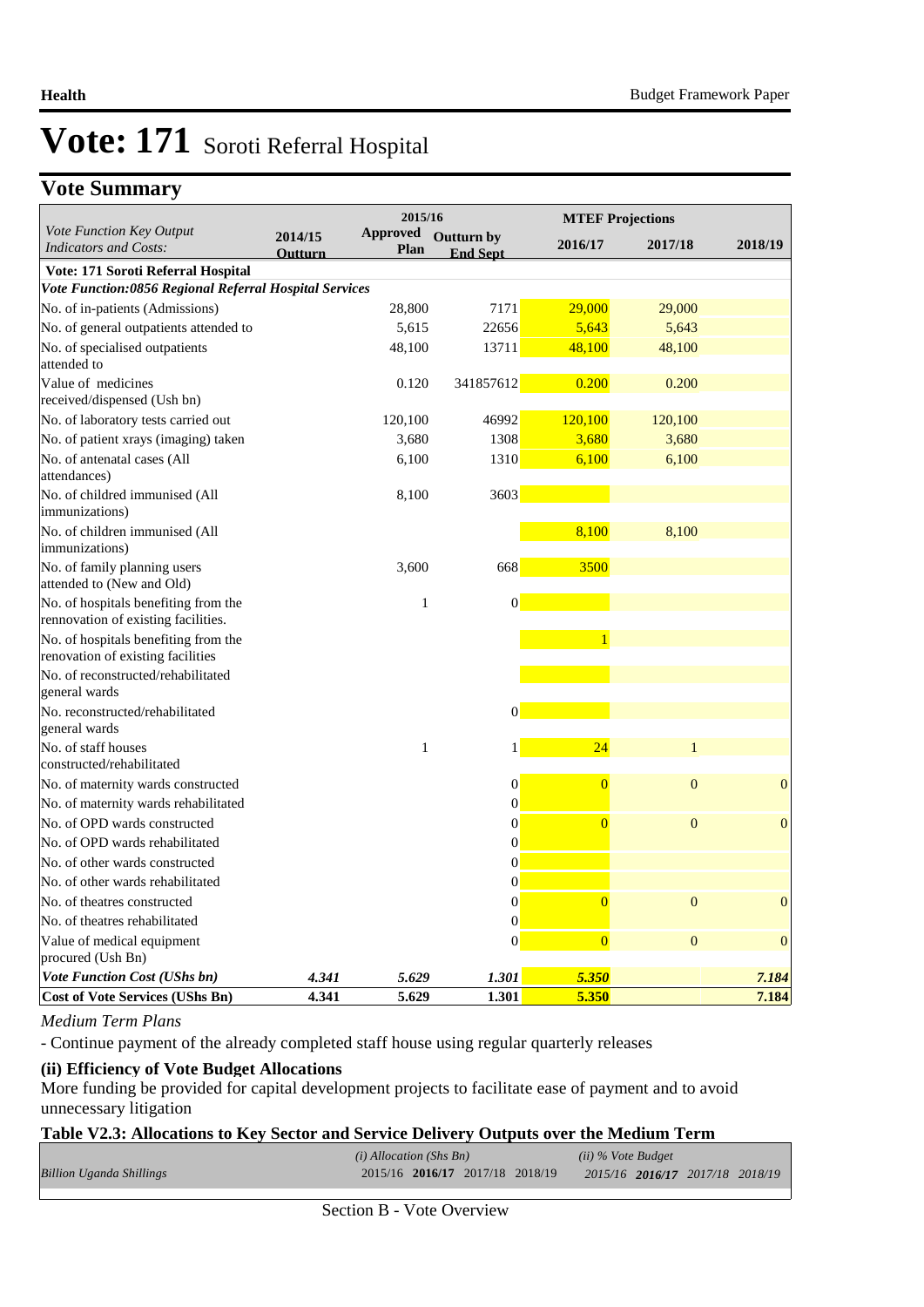## **Vote Summary**

|                                 | $(i)$ Allocation (Shs Bn) |                                 |               | $(ii)$ % Vote Budget |          |          |                                 |                    |
|---------------------------------|---------------------------|---------------------------------|---------------|----------------------|----------|----------|---------------------------------|--------------------|
| <b>Billion Uganda Shillings</b> |                           | 2015/16 2016/17 2017/18 2018/19 |               |                      |          |          | 2015/16 2016/17 2017/18 2018/19 |                    |
| <b>Key Sector</b>               | 1.8                       | 1.5                             | 3.1           |                      | $32.1\%$ | 28.5%    | 47.6%                           | $0.0\%$            |
| Service Delivery                | 2.0                       | 1.8                             | $6.0^{\circ}$ | 7.2                  | $36.3\%$ | $33.0\%$ |                                 | $91.4\%$ $100.0\%$ |

#### **Table V2.4: Key Unit Costs of Services Provided and Services Funded (Shs '000)**

#### **(iii) Vote Investment Plans**

The funding is insufficient, considering the level of capital project being undertaken

#### **Table V2.5: Allocations to Capital Investment over the Medium Term**

|                                           | $(i)$ Allocation (Shs Bn) |                                 |     | $(ii)$ % Vote Budget |           |          |                                 |                    |
|-------------------------------------------|---------------------------|---------------------------------|-----|----------------------|-----------|----------|---------------------------------|--------------------|
| <b>Billion Uganda Shillings</b>           |                           | 2015/16 2016/17 2017/18 2018/19 |     |                      |           |          | 2015/16 2016/17 2017/18 2018/19 |                    |
| Consumption Expendture (Outputs Provided) | 4.7                       | 4.4                             | 4.2 |                      | $84.0\%$  | 81.7%    | 63.7%                           |                    |
| Investment (Capital Purchases)            | 0.9                       | 1.0                             | 2.4 | 7.2                  | $16.0\%$  | $18.3\%$ |                                 | $36.3\%$ $100.0\%$ |
| <b>Grand Total</b>                        | 5.6                       | 5.4                             | 6.5 | 7.2                  | $100.0\%$ |          | $100.0\%$ $100.0\%$             | $100.0\%$          |

Continue payment of staff house, procure furniture for the completed private wing

#### **Table V2.6: Major Capital Investments**

| <b>Project, Programme</b>                                   | 2015/16                                                                                                                                                                                             | 2016/17                                                                                                                                                                                                                                          |                                                                           |
|-------------------------------------------------------------|-----------------------------------------------------------------------------------------------------------------------------------------------------------------------------------------------------|--------------------------------------------------------------------------------------------------------------------------------------------------------------------------------------------------------------------------------------------------|---------------------------------------------------------------------------|
| <b>Vote Function Output</b><br><b>UShs Thousand</b>         | <b>Approved Budget, Planned</b><br><b>Outputs (Quantity and Location)</b>                                                                                                                           | <b>Actual Expenditure and</b><br><b>Outputs by September</b><br>(Quantity and Location)                                                                                                                                                          | <b>Proposed Budget, Planned</b><br><b>Outputs (Quantity and Location)</b> |
| <b>Project 1004 Soroti Rehabilitation Referral Hospital</b> |                                                                                                                                                                                                     |                                                                                                                                                                                                                                                  |                                                                           |
| 085681 Staff houses<br>construction and<br>rehabilitation   | The hospital will continue<br>constructing the 24 unit staff<br>house. Payment of the<br>supervising Engineer will also<br>be undertaken.<br>Construction expected to be<br>completed by June, 2015 | - Works in progress. Front doors<br>fitted and all windows fitted<br>-Grills for balcony already made<br>-Eaves are being constructed,<br>window seals being constructed<br>and facing bricks for external<br>walls already on site to be fitted | - Continuation with payment for<br>the completed staff house              |
| <b>Total</b>                                                | 832,000                                                                                                                                                                                             | 176,656                                                                                                                                                                                                                                          | 929,857                                                                   |
| <b>GoU</b> Development                                      | 832,000                                                                                                                                                                                             | 176,656                                                                                                                                                                                                                                          | 929,857                                                                   |
| <b>External Financing</b>                                   | 0                                                                                                                                                                                                   | 0                                                                                                                                                                                                                                                | $\theta$                                                                  |

#### **(iv) Vote Actions to improve Priority Sector Outomes**

Support supervision to the lower health units to be strengthened to avoid unnecessary referrals to the hospital. This will also ensure their functionality is realized, thus decongesting the hospital

#### **Table V2.7: Priority Vote Actions to Improve Sector Performance**

| 2015/16 Planned Actions:                                 | 2015/16 Actions by Sept:                                                              | 2016/17 Planned Actions:                                                                   | <b>MT Strategy:</b>                                                                        |
|----------------------------------------------------------|---------------------------------------------------------------------------------------|--------------------------------------------------------------------------------------------|--------------------------------------------------------------------------------------------|
| <b>Sector Outcome 0:</b>                                 |                                                                                       |                                                                                            |                                                                                            |
| Vote Function: 08 56 Regional Referral Hospital Services |                                                                                       |                                                                                            |                                                                                            |
| VF Performance Issue:                                    | Inadequate medicines and medical supplies                                             |                                                                                            |                                                                                            |
|                                                          |                                                                                       | Continue advocating for<br>improved status of medicines,<br>its storage and record keeping | Continue advocating for<br>improved status of medicines,<br>its storage and record keeping |
| VF Performance Issue:                                    | Inadequate, largely dilapidated ward and office space                                 |                                                                                            |                                                                                            |
| - Continuation with<br>construction of staff hous        | Staff house construction in<br>progress windows already<br>fitted, front doors fitted | Continue with payment of the<br>already completed staff house                              | Continue with payment of the<br>already completed staff house                              |
| VF Performance Issue:                                    | sub optimal fuctionality of the lower health facilities                               |                                                                                            |                                                                                            |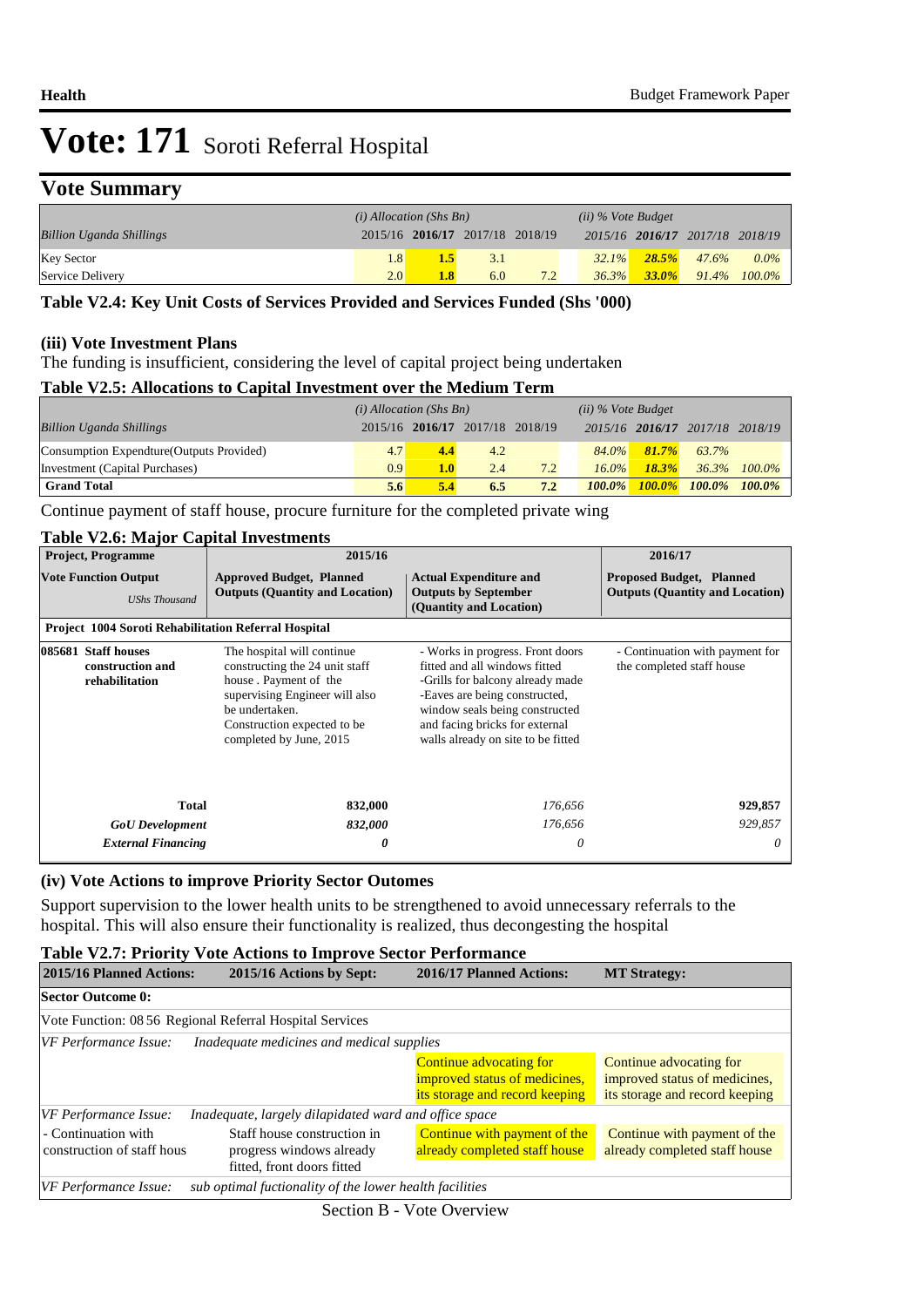**Vote Summary**

| 2015/16 Planned Actions:                                    | 2015/16 Actions by Sept:                                                                  | 2016/17 Planned Actions:                                                                                                                                                                                                         | <b>MT Strategy:</b>                                                                                                                                                                                                              |
|-------------------------------------------------------------|-------------------------------------------------------------------------------------------|----------------------------------------------------------------------------------------------------------------------------------------------------------------------------------------------------------------------------------|----------------------------------------------------------------------------------------------------------------------------------------------------------------------------------------------------------------------------------|
|                                                             |                                                                                           | Continue advocating the local<br>Political leadership to<br>strengthen lower health<br>facilities to reduce on<br>referrals. Strengthen support<br>supervision of the lower health<br>facilities to improve their<br>performance | Continue advocating the local<br>Political leadership to<br>strengthen lower health<br>facilities to reduce on<br>referrals. Strengthen support<br>supervision of the lower health<br>facilities to improve their<br>performance |
| Sector Outcome 1: Increased deliveries in health facilities |                                                                                           |                                                                                                                                                                                                                                  |                                                                                                                                                                                                                                  |
| Vote Function: 08 56 Regional Referral Hospital Services    |                                                                                           |                                                                                                                                                                                                                                  |                                                                                                                                                                                                                                  |
| VF Performance Issue:                                       | Under and poorly remunerated staff structures                                             |                                                                                                                                                                                                                                  |                                                                                                                                                                                                                                  |
| - Submit to HSC for<br>recruitment on repalcement<br>basis  | Recruitment paln submitted to<br>Ministry of Health and Health<br>Service Commission      | <b>Continue lobbying different</b><br>stakeholders to improve staff<br>remuneration                                                                                                                                              | Recruitment of key cadres of<br>staff                                                                                                                                                                                            |
|                                                             | Sector Outcome 2: Children under one year old protected against life threatening diseases |                                                                                                                                                                                                                                  |                                                                                                                                                                                                                                  |
| Vote Function: 08 56 Regional Referral Hospital Services    |                                                                                           |                                                                                                                                                                                                                                  |                                                                                                                                                                                                                                  |
| VF Performance Issue:                                       | Large inventories of poorly maintained equipment                                          |                                                                                                                                                                                                                                  |                                                                                                                                                                                                                                  |
| - Continue with regular<br>update of assets register        | Up date of assets register in<br>progress                                                 | <b>Emphasise and train staff on</b><br>use of introduced assets<br>register                                                                                                                                                      | Promt preparation of<br>equipment inventory with<br>constant up dating                                                                                                                                                           |

## *V3 Proposed Budget Allocations for 2016/17 and the Medium Term*

*This section sets out the proposed vote budget allocations for 2016/17 and the medium term, including major areas of expenditures and any notable changes in allocations.* 

### **Table V3.1: Past Outturns and Medium Term Projections by Vote Function\***

| Table voili Tabl Outturns and inculant Term I rejections by voic I anchon |                           |                        |                             |                                |         |         |  |
|---------------------------------------------------------------------------|---------------------------|------------------------|-----------------------------|--------------------------------|---------|---------|--|
|                                                                           | 2015/16                   |                        |                             | <b>MTEF Budget Projections</b> |         |         |  |
|                                                                           | 2014/15<br><b>Outturn</b> | Appr.<br><b>Budget</b> | Spent by<br><b>End Sept</b> | 2016/17                        | 2017/18 | 2018/19 |  |
| Vote: 171 Soroti Referral Hospital                                        |                           |                        |                             |                                |         |         |  |
| 0856 Regional Referral Hospital Services                                  | 4.341                     | 5.629                  | 1.301                       | 5.350                          | 6.533   | 7.184   |  |
| <b>Total for Vote:</b>                                                    | 4.341                     | 5.629                  | 1.301                       | 5.350                          | 6.533   | 7.184   |  |

### **(i) The Total Budget over the Medium Term**

The total resource envelope of UGX. 5.305 bn in the financial year 2016/17 will ensure wages are paid, all non wage recurrent expenditures paid and capital development project paid.

### **(ii) The major expenditure allocations in the Vote for 2016/17**

### **(iii) The major planned changes in resource allocations within the Vote for 2016/17**

More budget provision be made for capital development project to cater for clearing of the already executed works. Funds should be specifically allocated for interns' upkeep and food allowance

### **Table V3.2: Key Changes in Vote Resource Allocation**

|                                                        | 2016/17                    |                                     | <b>Changes in Budget Allocations and Outputs from 2015/16 Planned Levels:</b><br>2017/18 | 2018/19  | <b>Justification for proposed Changes in</b><br><b>Expenditure and Outputs</b> |  |  |
|--------------------------------------------------------|----------------------------|-------------------------------------|------------------------------------------------------------------------------------------|----------|--------------------------------------------------------------------------------|--|--|
| Vote Function:0801 Regional Referral Hospital Services |                            |                                     |                                                                                          |          |                                                                                |  |  |
| Output:                                                | 0856 01 Inpatient services |                                     |                                                                                          |          |                                                                                |  |  |
| UShs Bn:                                               |                            | $-0.382$ UShs Bn:                   | $0.949$ UShs Bn.                                                                         | $-0.721$ |                                                                                |  |  |
| Output:                                                |                            | 0856 73 Roads, Streets and Highways |                                                                                          |          |                                                                                |  |  |
|                                                        |                            |                                     |                                                                                          |          |                                                                                |  |  |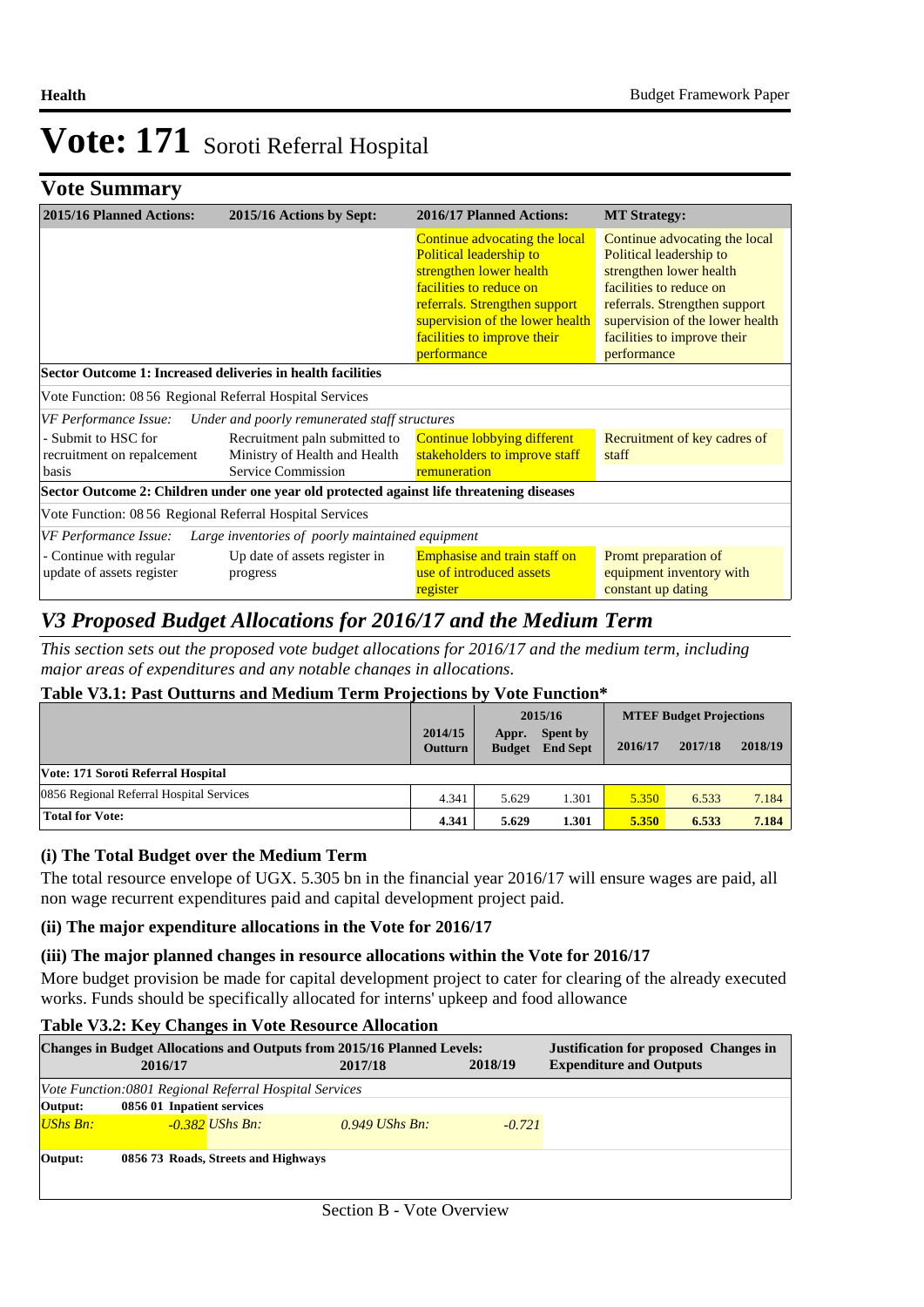## **Vote Summary**

|                                                                 | 2016/17 |                   | <b>Changes in Budget Allocations and Outputs from 2015/16 Planned Levels:</b><br>2017/18 | 2018/19  | <b>Justification for proposed Changes in</b><br><b>Expenditure and Outputs</b> |
|-----------------------------------------------------------------|---------|-------------------|------------------------------------------------------------------------------------------|----------|--------------------------------------------------------------------------------|
| <b>UShs Bn:</b>                                                 |         | $-0.008$ UShs Bn: | $-0.008$ UShs Bn.                                                                        | $-0.008$ |                                                                                |
| Output:<br>0856 80 Hospital Construction/rehabilitation         |         |                   |                                                                                          |          |                                                                                |
| <b>UShs Bn:</b>                                                 |         | $-0.010$ UShs Bn: | $-0.020$ UShs Bn.                                                                        | $-0.020$ |                                                                                |
| 0856 81 Staff houses construction and rehabilitation<br>Output: |         |                   |                                                                                          |          |                                                                                |
| $UShs Bn:$                                                      |         | $0.098$ UShs Bn:  | $-0.373$ UShs Bn.                                                                        | $-0.832$ |                                                                                |

## *V4: Vote Challenges for 2016/17 and the Medium Term*

*This section sets out the major challenges the vote faces in 2016/17 and the medium term which the vote has been unable to address in its spending plans.*

- Digital xray machine and payment of interns allowances

#### **Table V4.1: Additional Output Funding Requests**

| <b>Additional Requirements for Funding and</b><br><b>Outputs in 2016/17:</b>                                                                                  | <b>Justification of Requirement for</b><br><b>Additional Outputs and Funding</b>                                                                            |  |  |  |
|---------------------------------------------------------------------------------------------------------------------------------------------------------------|-------------------------------------------------------------------------------------------------------------------------------------------------------------|--|--|--|
| Vote Function:0802 Regional Referral Hospital Services                                                                                                        |                                                                                                                                                             |  |  |  |
| 0856 02 Outpatient services<br>Output:                                                                                                                        |                                                                                                                                                             |  |  |  |
| <b>UShs Bn:</b><br>Increased patient load would require more modern diagnostic<br>equipment like digital xray machine. This would providide<br>quality images | Increased access to specialist medical care, improved state of<br>health of catchment population and hence productivity, reduced<br>morbidity and mortality |  |  |  |
| Output:<br><b>0856 99 Arrears</b>                                                                                                                             |                                                                                                                                                             |  |  |  |
| <b>UShs Bn:</b>                                                                                                                                               | Builds suppliers confidence and avoid the likely legal costs in<br>case suppliers sue the hospital and ensure continued availability<br>of services         |  |  |  |

*This section discusses how the vote's plans will address and respond to the cross-cutting policy, issues of gender and equity; HIV/AIDS; and the Environment, and other budgetary issues such as Arrears and NTR..* 

#### **(i) Cross-cutting Policy Issues**

*(i) Gender and Equity*

**Objective:** - To improve maternal and neonatal health Issue of Concern : Increasing maternal and neonatal daths

*Proposed Intervensions* 

3 *Budget Allocations*  UGX billion

Performance Indicators Low number of mothers and dyingneonates

*(ii) HIV/AIDS*

**Objective:** To reduce the high number of new HIV infections

Issue of Concern : Increasing HIV/AIDS prevalence

*Proposed Intervensions* 

Elimination of mother to child transmission of HIV, safe male circumcision, behaviour change